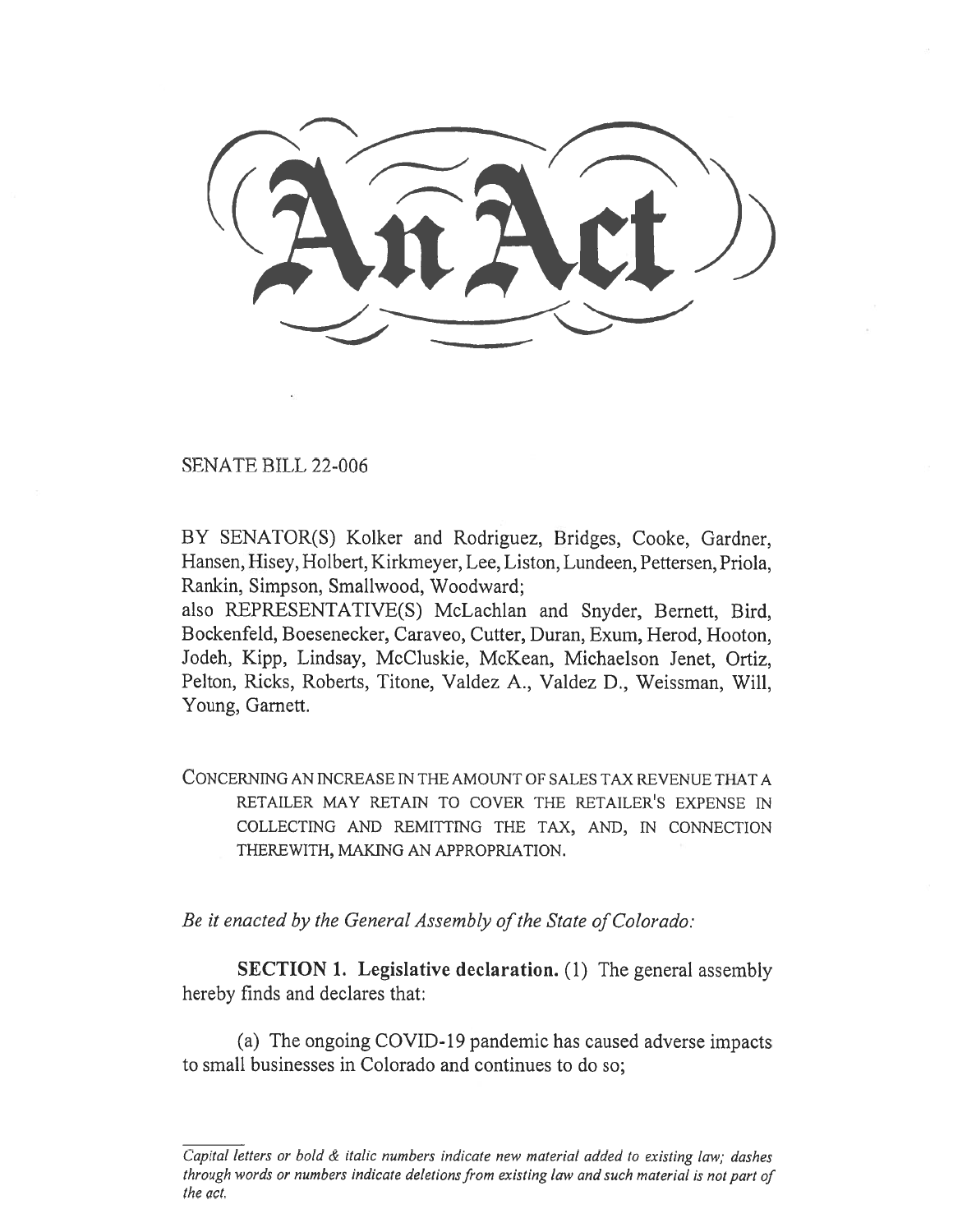(b) The financial viability of small businesses is critical to Colorado's economic recovery from the impacts of COVID-19;

(c) Retail businesses in Colorado are required to collect and remit sales tax revenue to the state; except that a retailer may retain a certain percentage of the sales tax collected for the expense of collecting and remitting the sales tax revenue; and

(d) The general assembly finds that in order to provide financial relief to small retail businesses in the state, department of revenue shall permit retailers with a certain amount of taxable sales to retain a larger percentage of the sales tax they collect.

SECTION 2. In Colorado Revised Statutes, 39-21-119.5, add (7) as follows:

39-21-119.5. Mandatory electronic filing of returns - mandatory electronic payment - penalty - waiver - definitions. (7) (a) IN ORDER TO INDUCE THE ELECTRONIC PAYMENT OF TAXES AND FEES ADMINISTERED UNDER SECTION 39-21-102, THE EXECUTIVE DIRECTOR MAY DEDUCT PROCESSING COSTS FROM THE PAYMENT IN LIEU OF IMPOSING A CONVENIENCE FEE, AND IF THE PROCESSING COSTS ARE DEDUCTED FROM THE PAYMENT, THE EXECUTIVE DIRECTOR SHALL CREDIT THE FULL AMOUNT OF THE PAYMENT COLLECTED TO THE TAXPAYER'S ACCOUNT. PROCESSING COSTS MAY BE DEDUCTED BY THE EXECUTIVE DIRECTOR UNDER THIS SUBSECTION (7) REGARDLESS OF IF ELECTRONIC PAYMENT IS MANDATED UNDER THIS SECTION.

(b) NOTWITHSTANDING ANY PROVISION TO THE CONTRARY, IF THE EXECUTIVE DIRECTOR DEDUCTS PROCESSING COSTS PURSUANT TO THIS SUBSECTION (7), THE STATE TREASURER SHALL CREDIT THE FULL AMOUNT OF THE PAYMENT COLLECTED LESS THE DEDUCTED PROCESSING COSTS TO THE APPROPRIATE FUND.

(c) IF THE EXECUTIVE DIRECTOR IS REQUIRED TO DISTRIBUTE PAYMENT TO A LOCAL GOVERNMENT, THE EXECUTIVE DIRECTOR SHALL DEDUCT THE PROCESSING COSTS FROM STATE REVENUE AND SHALL NOT REDUCE THE AMOUNT DISTRIBUTED TO THE LOCAL GOVERNMENT.

(d) AS USED IN THIS SUBSECTION (7):

## PAGE 2-SENATE BILL 22-006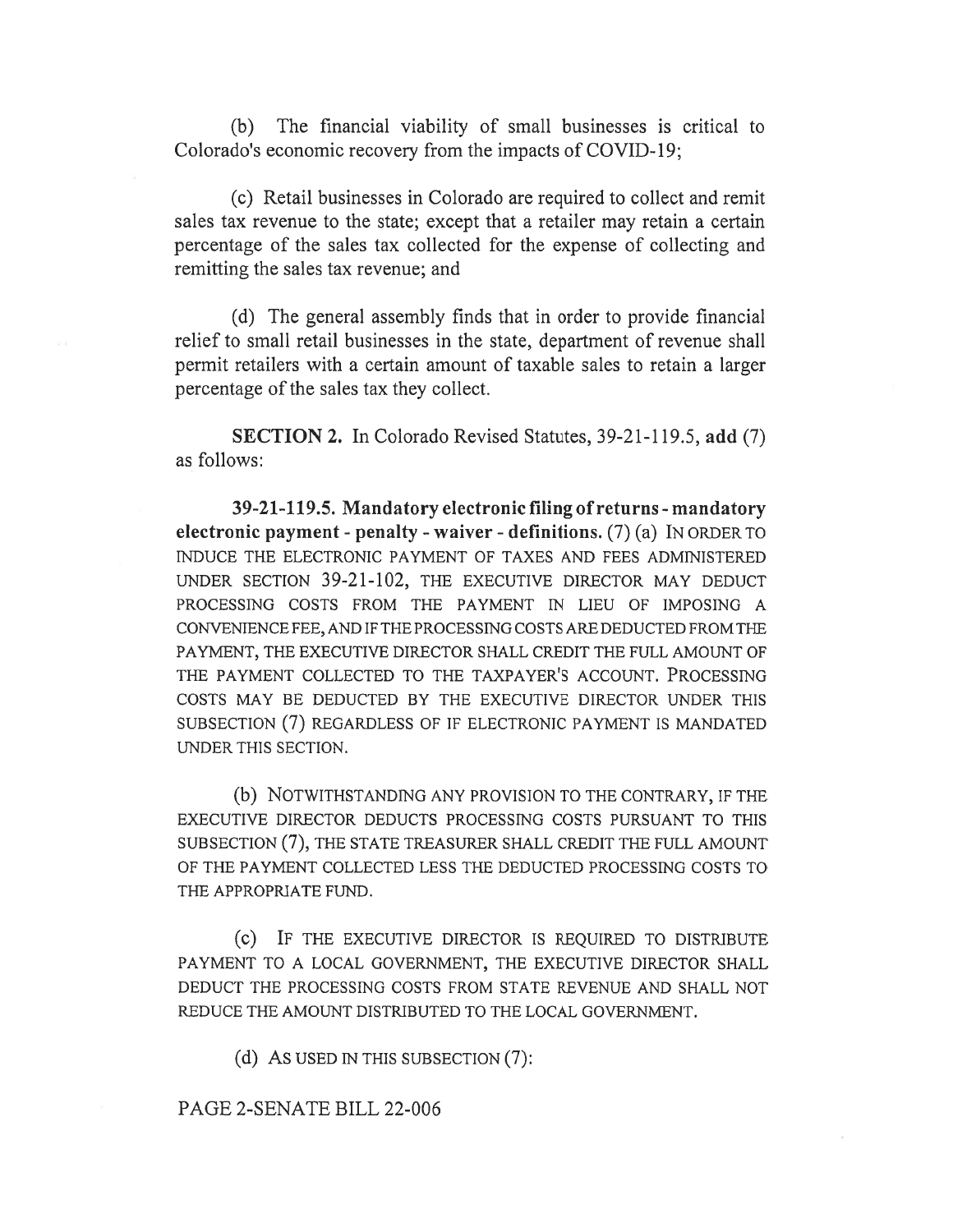(I) "CONVENIENCE FEE" MEANS THE CONVENIENCE FEE THAT A STATE GOVERNMENTAL ENTITY IS AUTHORIZED TO IMPOSE ON A PERSON THAT USES ALTERNATIVE FORMS OF PAYMENT UNDER SECTION 24-19.5-103 (3).

(II) "PROCESSING COSTS" MEANS THE ACTUAL COSTS INCURRED BY THE DEPARTMENT TO PROCESS A TRANSACTION BY AN ALTERNATIVE FORM OF PAYMENT FOR WHICH THE DEPARTMENT IS AUTHORIZED TO IMPOSE A CONVENIENCE FEE.

SECTION 3. In Colorado Revised Statutes, 39-26-105, amend  $(1)(d)(I)$  as follows:

39-26-105. Vendor liable for tax - definitions - repeal. (1) (d) (I) (A) For sales made on or after January 1, 2020, EXCEPT AS PROVIDED IN SUBSECTION  $(1)(d)(I)(B)$  OF THIS SECTION, the amount retained by a retailer to cover the retailer's expense in collecting and remitting tax in accordance with this section is four percent of the tax reported; except that a retailer shall not retain more than one thousand dollars in any filing period.

(B) FOR SALES MADE ON AND AFTER JANUARY 1, 2023, BUT BEFORE JANUARY 1, 2024, THE AMOUNT RETAINED BY A RETAILER TO COVER THE RETAILER'S EXPENSE IN COLLECTING AND REMITTING TAX IN ACCORDANCE WITH THIS SECTION FOR ANY FILING PERIOD THAT THE RETAILER'S TOTAL TAXABLE SALES ARE LESS THAN OR EQUAL TO ONE HUNDRED THOUSAND DOLLARS IS FIVE AND THREE-TENTHS PERCENT OF THE TAX REPORTED; EXCEPT THAT A RETAILER SHOULD NOT RETAIN MORE THAN ONE THOUSAND DOLLARS IN ANY FILING PERIOD. THIS SUBSECTION  $(1)(d)(I)(B)$  IS REPEALED, EFFECTIVE JANUARY 1, 2032.

SECTION 4. In Colorado Revised Statutes, 39-26-123, amend  $(3)(b)(I)$ ; and **repeal**  $(1)(a)$  as follows:

39-26-123. Receipts - disposition - transfers of general fund surplus - sales tax holding fund - creation - definitions. (1) As used in this section, unless the context otherwise requires:

(a)  $\mu$ -Hierrease in sales and use tax-revenue attributable to the vendor fee-changes<sup>"</sup>-means an amount-equal-to-the-net-revenue-for-a-fiscal-year minus what the net revenue would have been-for the fiscal year if the

## PAGE 3-SENATE BILL 22-006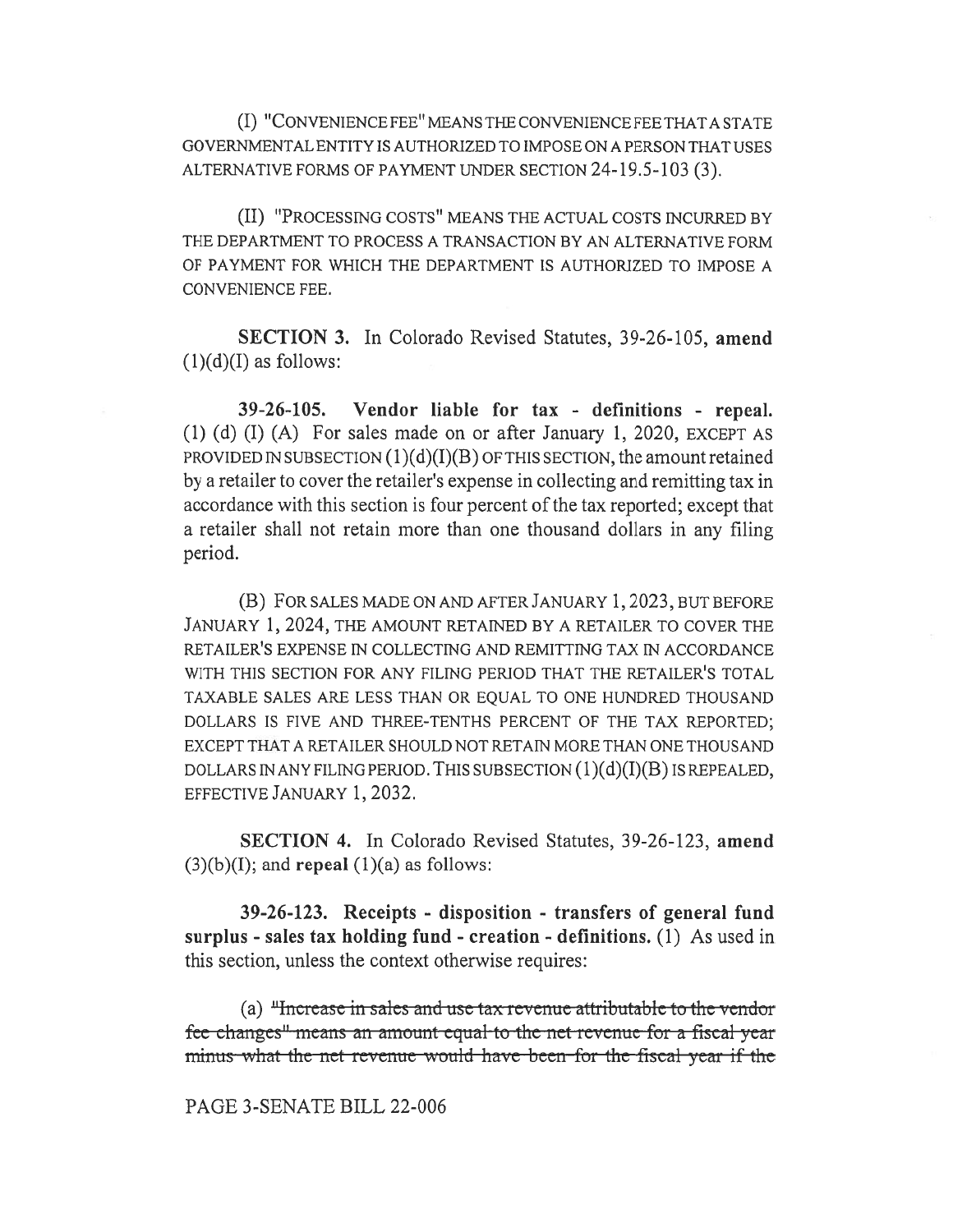amount-retained-by-a-vendor to cover the-vendor's expenses in collecting and-remitting-sales- tax-had-not-been-modified-by-House-Bill-19-1245; enacted in  $2019$ .

(3) For any state fiscal year commencing on or after July 1, 2013, the state treasurer shall credit eighty-five percent of all net revenue collected under this article 26 to the old age pension fund created in section 1 of article XXIV of the state constitution. The state treasurer shall credit to the general fund the remaining fifteen percent of the net revenue, less:

(b) (I) Except as set forth in subsection  $(3)(b)(II)$  of this section, an amount equal to the FISCAL YEAR increase in sales and use tax revenue attributable to the vendor fee changes MADE BY HOUSE BILL 19-1245, ENACTED IN 2019, which amount the state treasurer shall credit to the housing development grant fund created in section 24-32-721 (1).

SECTION 5. Appropriation. (1) For the 2022-23 state fiscal year, \$61,980 is appropriated to the department of revenue. This appropriation is from the general fund. To implement this act, the department may use this appropriation as follows:

(a) \$16,875 for tax administration IT system (GenTax) support;

(b) \$6,400 for use by the executive director's office for personal services;

(c) \$33,705 for use by the taxation services division for personal services; and

(d) \$5,000 for use by the taxation services division for operating expenses.

SECTION 6. Act subject to petition - effective date. This act takes effect at 12:01 a.m. on the day following the expiration of the ninety-day period after final adjournment of the general assembly; except that, if a referendum petition is filed pursuant to section 1 (3) of article V of the state constitution against this act or an item, section, or part of this act within such period, then the act, item, section, or part will not take effect unless approved by the people at the general election to be held in

PAGE 4-SENATE BILL 22-006